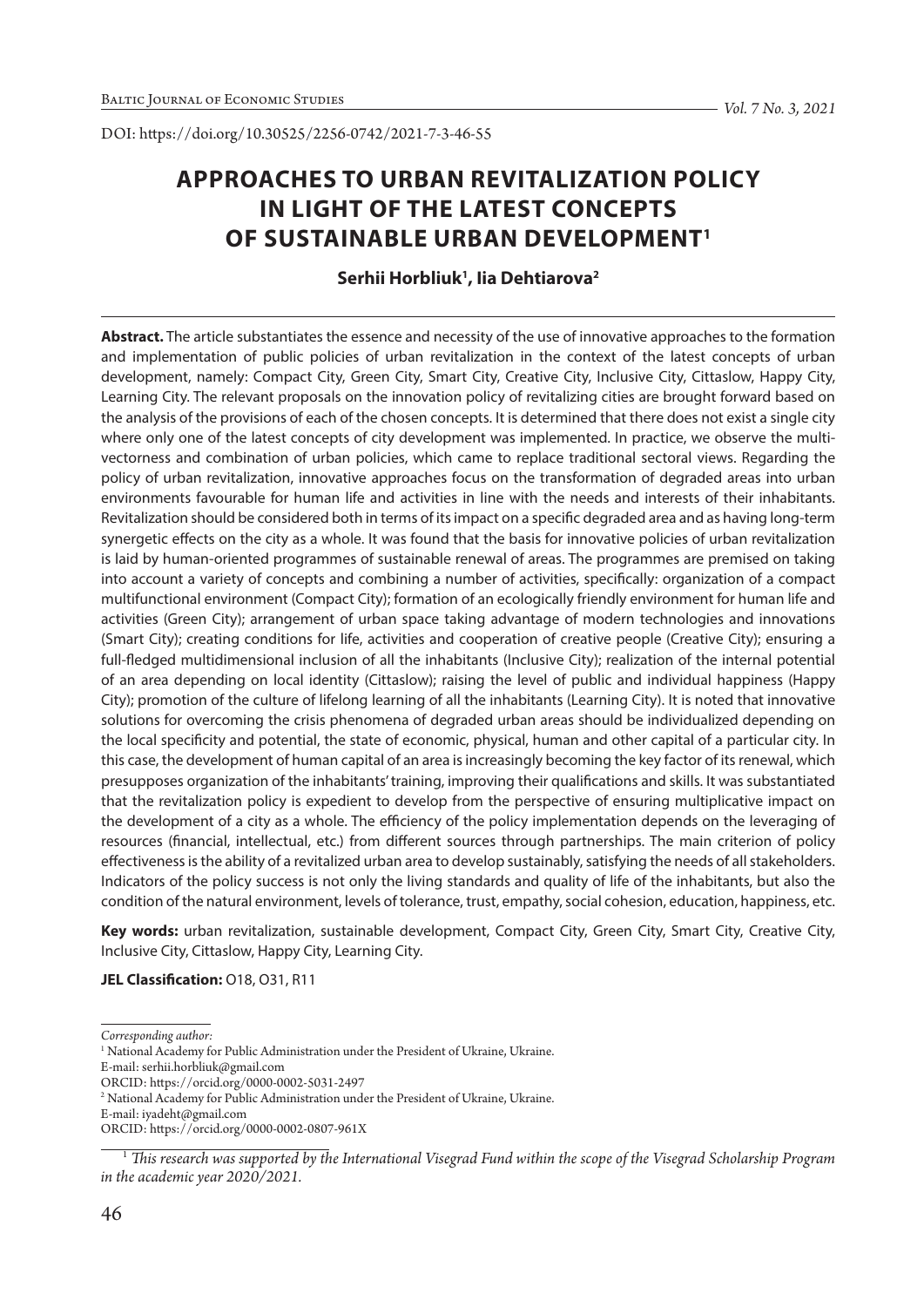#### *Vol. 7, No. 3, 2021*

#### **1. Introduction**

The modern understanding of a public policy of urban revitalization is focused on sustainable development of urban areas, which requires integrated actions in all spheres of city life (community, economics, space, and environment). The evolution of the policy in question was marked by a low efficiency of public-administrative decisions which had a fragmented impact, being developed for the short term. Nowadays, the need for comprehensive programmes of revitalization of urban areas is becoming more relevant. Implementation of such programmes would inevitably lead to longterm changes on the basis of consensus of Sustainable Development Goals and ways to attain them. Besides, it is necessary to take into account the complexity of an urban organism, the role of each part of the city in its general structure, as well as correlation between urban problems and capabilities.

The integrated measures for revitalizing degraded areas must comply with the concept of urban development and be innovative. Thus, the success of urban revitalization increasingly comes to depend on non-standard approaches to overcoming the crisis phenomena of territorial development. Building sustainable communities and ensuring a high quality of their life are becoming urban revitalization priorities, while the latest concepts of urban development define the ways to achieve this by forming a smart, creative, and happy urban environment. When developing innovative approaches to the formation and implementation of public policies of urban revitalization, it is necessary to consider the specifics of the relevant concepts. In addition, this should serve the purpose of better evaluating and using the potentials of degraded areas during their renewal.

Therefore, the aim of the article is to substantiate approaches to the formation and implementation of the public policy of urban revitalization based on the latest concepts of urban development, as well as the framework conditions for their application. In order to achieve the aforementioned aim, the following tasks were formulated: to analyse the state of the art in urban development concepts; to establish a set of measures for the revitalization policy, based on the vision of a city's development in general; to develop innovative practical proposals for degraded areas revitalization.

#### **2. Previous research review**

The past decade decisively consolidated the understanding of urban revitalization as a tool of the urban policy of a balanced development of crisis territories. P. Roberts (2017) notes that when applying the tool, coordinated action of public administration and private partners should be taken in compliance with the economic, social, environmental and political

principles laid down in the sustainable development concept.

The growing attention to the sustainability of cities influenced the policies and practice of their renewal. The search for new methods to revitalize degraded urban areas in a sustainable way has led to the creation of the concept of a sustainable revival of cities (Korkmaz, Balaban, 2020). After all, it is mistaken to think that while revitalizing a city one can neglect the balancing of economic, social and environmental interests, focusing solely on the achievement of short-term results. Thus, the concept of urban revitalization has become the key driver of cities' sustainable development (Akotia, Opoku, 2018).

However, as J. Kusiak (2019) emphasizes, most of urban revitalization programmes still lack a holistic systemic dimension. The economic, environmental, and social aspects of the existing revitalization programmes will always remain interconnected, often being contradictory, though. In addition, poor coordination between different tiers of public administration results in that the revitalization programmes are essentially stuck in the framework of a unilateral approach. Consequently, this can lead to negative effects of urban areas development that might cause the emergence of new crisis phenomena or deepen the existing ones.

A successful city renewal requires a multifaceted strategic approach that includes elaboration of both local and regional legislative instruments, to be designed within multi-sector and interdepartmental partnerships (Yi, Liu, Lang, Shrestha, Martek, 2017). In the context of revitalization, participation of the key actors in the development and implementation of a relevant policy is a factor, fundamental for achievement of the planned results and the sustainability of revitalization projects (Akotia, Opoku, 2018). It is necessary to balance the interests of all stakeholders in urban revitalization, so that the developed measures would increase their capacity (Zheng 2017). This applies, among other systematic thinking aspects, to foresight of sustainability and social learning processes, whereas collective vision, mediation, expansion of community capabilities can become immediate drivers of a sustainable revitalization of urban areas (Wolfram, 2019).

S. Lehmann (2019) emphasizes the relevance of new knowledge and justification of the best ways to implement the urban revitalization policy, while avoiding common mistakes (disregard of public transport, improvement in the life of a limited category of residents, excessive gentrification and loss of urban identity, etc.). Urban revitalization varies depending on the city size, type of problems, and socio-ecological context in every particular case. Although revitalization projects which have been realized in world-famous places are well described, there is still a gap in characterizing revitalization processes aimed at improving the quality of life in smaller settlements, such as medium-sized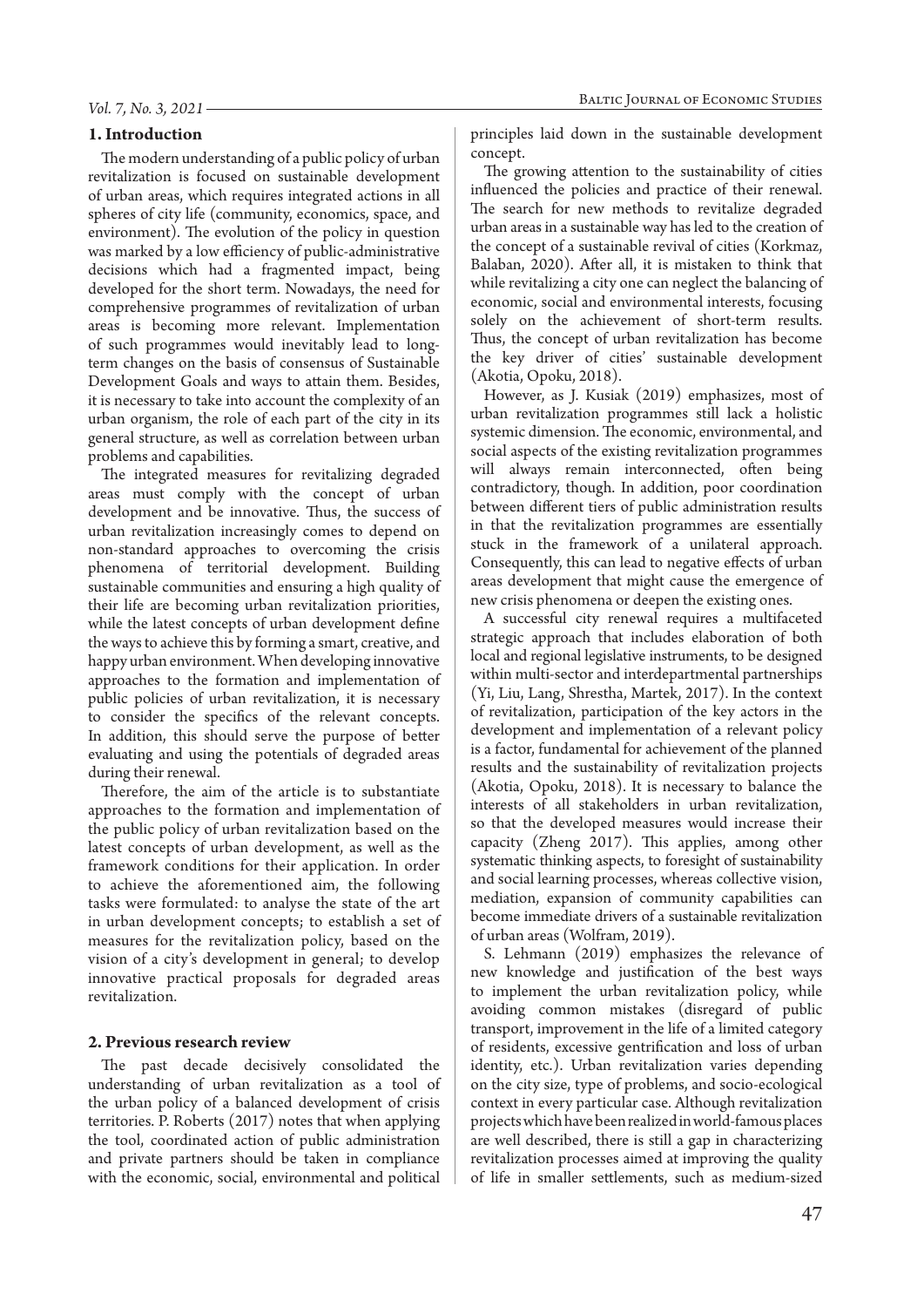*Vol. 7, No. 3, 2021*

cities ( Jaszczak, Kristianova, Pochodyła, Kazak, Młynarczyk, 2021). At the same time, according to K. Ruming (2018), it is worth focusing on the impact of the revitalization of a degraded urban area on the development of the city as a whole, and the possibility of replicating the territorial management innovations introduced in other urban areas.

At the present stage, urban revitalization tends more often to unleash the potential of territories, taking into account the latest trends in urban development. D. Boussaa in his scientific work (2018) examines the problems of cities' historical centres in the course of their renewal, including the way they can be used to enhance urban identity. A. Garcia-Fuentes, A. Quijano, De Torre, R. Garcia, P. Compere, C. Degard, I. Tome (2017) presented models of sustainable urban revitalization that determine an integrated holistic process of urban ecosystem transformation on the smart city principles, including stable urban mobility and integrated infrastructure facilities and processes. The issue of using creative industries for urban areas revitalization was investigated by O. Oyekunle (2017), in particular the policy of developing creative diversity and social integration in cities, the potential of creative projects for expanding the opportunities and involvement of the community.

Alongside with that, there are various visions and practices of sustainable urban development with regard to modern adaptation to climatic changes. In this sense, it is worth mentioning a scientific study of D. Tubridy (2021), who considers the relationship between urban revitalization and the development of green economy. These and other scientific results indicate the need to improve the instruments of the urban revitalization policy, when devising a strategic vision of urban development and the role which degraded areas can play in future.

The conducted analysis proved that there exists a range of scientifically grounded urban development concepts which reflect the main approaches to urban policies. The modern vision of urban development is based on the concepts of compact, green, smart, creative, inclusive, slow, happy, etc. cities, which is confirmed by numerous scientific publications (Table 1).

Note should be made of several well-known scientists whose thorough works have had a fundamental value for the formation and development of the relevant concepts, in particular: J. Jacobs (Compact City), M. Bryx (Green City); R. Giffinger (Smart City); Сh. Landry, R. Florida (Creative City); A. V. Anttiroiko, M. de Jong (Inclusive City); H. J. Jang, T. Jung (Cittaslow); Ch. Montgomery (Happy City); as well as representatives of the UNESCO Institute for Lifelong Learning (Learning City). However, the issue of forming an urban revitalization policy built on the above concepts requires a separate study. In the result, the innovative urban development concepts should lay the basis for planning innovative approaches to urban renewal.

Table 1

**The coverage of the latest urban development concepts in scientific articles, according to GoogleScholar platform data of 2011-2020 (author's development)**

| Concept of urban development | Approximate number     |  |
|------------------------------|------------------------|--|
|                              | of scientific articles |  |
| Compact City                 | 16700                  |  |
| Green City                   | 16400                  |  |
| Smart City                   | 42000                  |  |
| Creative City                | 16200                  |  |
| <b>Inclusive City</b>        | 4680                   |  |
| Cittaslow                    | 2900                   |  |
| Happy City                   | 2120                   |  |
| Learning City                | 2630                   |  |

*Sourсe: GoogleScholar, https://scholar.google.com.ua* 

#### **3. Results and discussion**

#### **Compact City**

This concept is to ensure a high housing density of an urban area, avoiding monofunctional zones. It is an alternative to a gradual urban sprawl. The concept is based on the vision of a city of short distances between the places of living, work, rest, public spaces, which is convenient for the inhabitants. Features of a compact city were a subject of research conducted within the project "Compact City Policies: A Comparative Assessment" (OECD 2012). As a result, the following general characteristics of a compact city policy were identified: density and close proximity; public transport systems connecting urban areas; availability of public services and jobs.

For a better understanding of the compact city concept, it is worth drawing attention to the work of J. Jacobs, the author of a famous book "Death and Life of Big American Cities" ( Jacobs, 2016). Regarding the city as a complex organism, she claimed that urban elements are closely connected and interact with each other. Her vision of urban development was based on planning viable streets where "social eyes" are their natural owners, guards of order and public security. In accordance with the recommendations formulated by J. Jacobs, revitalization of degraded urban areas should provide for:

– a comprehensive planning of an urban area, aimed at combining various functions and infrastructure facilities, without separating, for example, a residential zone from the areas of recreation or work; this functional differentiation is to ensure the living of various categories of people in the area, permanent street movement, and the presence of "social eyes";

– ensuring the density of small-size quarters with crossroads, where residents mainly walk, or cycle; in this case, a mass transfer of residents to the outskirts of cities and suburban areas is undesirable, since it is necessary to raise the density of the urban space and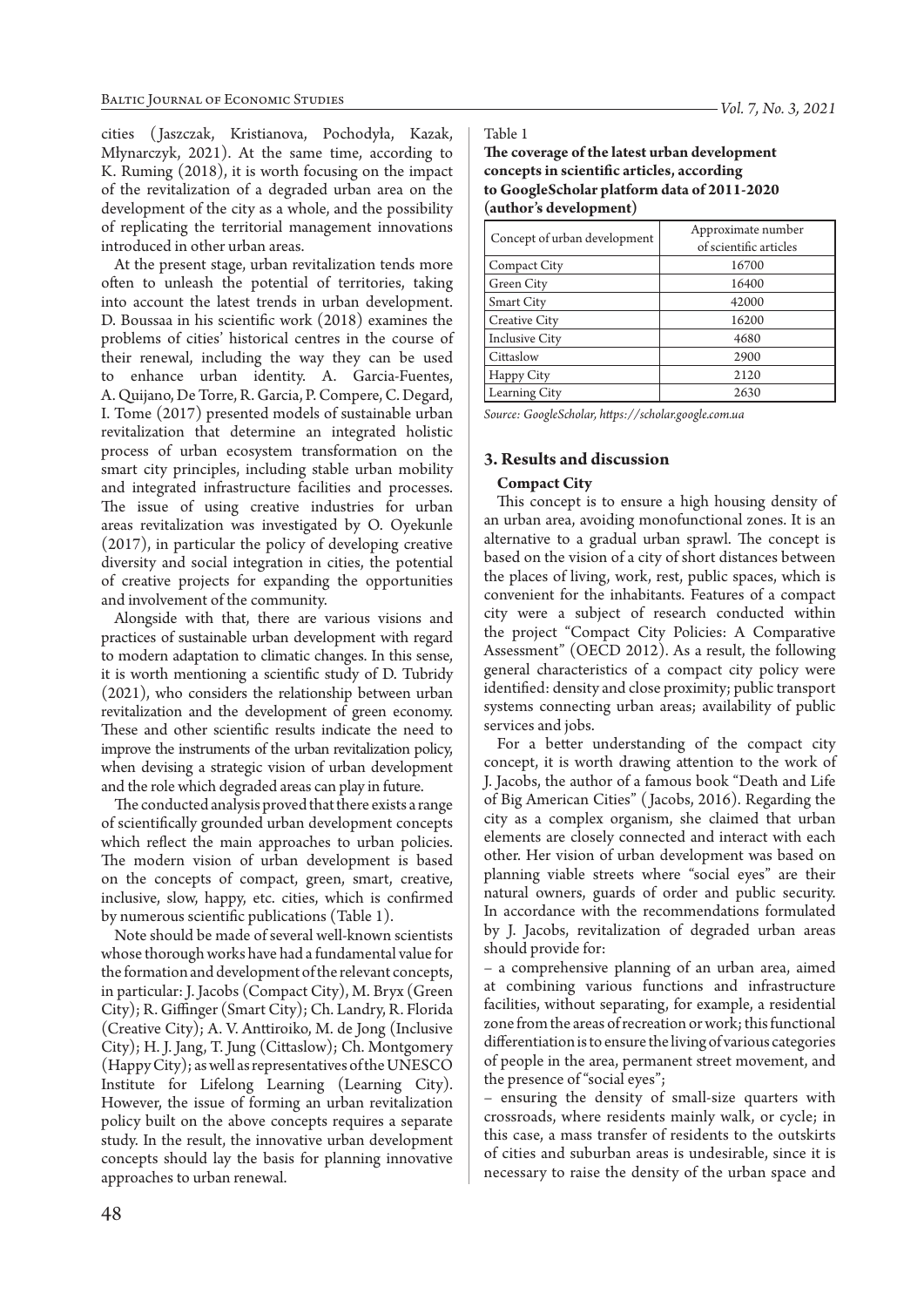provide the presence of "social eyes" in the area at any time;

– the need to preserve, among other things, old buildings (not only monuments of cultural heritage), which is stipulated by the intention to ensure the presence in the urban space of residential facilities adjusted for coexistence of people with unequal levels of income; because in urban areas consisting of modern buildings only, soon there appear commercial and office premises, designed for wealthy inhabitants, which significantly reduces the functional diversity of the area and entails spatial segregation.

Thus, revitalization of a city should enhance its attractiveness, forming stable interconnections between the inhabitants of a particular territory. The priority objectives are: concentration of infrastructure facilities of different functionality, street traffic planning, and organization of an effective public transportation system. Ultimately, it is supposed to create benefits for the residents of a degraded area and ensure its future self-sufficiency. The introduction of the compact city concept requires significant financial expenses (in case it is necessary to redesign and reconstruct the existing infrastructure, build new facilities, etc.), and substantial organizational changes in the use of urban space and distribution of its functions.

#### **Green City**

Improving the quality of life in contaminated and deteriorated urban areas presupposes their transformation into greener and environmentally resistant territories. Currently, the green city concept relates to building a compact city, rather than expansion of urban areas, aiming to save energy resources and reduce adverse impact on the environment. Creation of a green city requires a targeted sustainable urban development policy which provides a wide range of pro-ecological activities related to the four major components of the urban environment (Bryx, Lipiec, Rudzka, 2015; pp. 42-43):

– air (the city authorities take action to prevent or minimize air pollution, since the negative situation in this sphere leads to a higher morbidity rate, prevents job creation and organization of leisure activities);

– water (pure water is one of the foundations of life, therefore, it is necessary to meet the needs of inhabitants and business entities in this resource; at the same time, the use of water always leads to the sewage treatment problem in the city);

– space (public spaces are areas where people have the opportunity to spend their time, communicate with others and form communities; these places create adequate conditions for quality recreation and business activity of the inhabitants);

– green plantations (normally they form such public spaces as parks and miniparks, gardens, etc.; these areas are crucial in the struggle for fresh and unpolluted air, which is also valuable for the inhabitants' mental health).

The essence of the green city concept is revealed in the European Commission project "Green Cities – Fit for Life". In the framework of the project, a European Green Capital is determined annually (European Green Capital Award), based on the following criteria: local actions to prevent the effects of global climatic changes, local transport, urban green zones and sustainable use of land, nature and biodiversity, quality of city air, noise level, waste generation and management, water consumption, sewage treatment, eco-innovation and stable employment, energy characteristics of the territory, and urban environmental management. In recent years, the award was granted to several European cities – Ljubljana (2016), Essen (2017), Nijmegen (2018), Oslo (2019), Lisbon (2020), Lahti (2021) (European Green Capital Secretariat, 2021) which demonstrated the attainment of high environmental standards and set an example of sustainable development.

In the context of a green urban policy, urban revitalization should be considered in two dimensions. In the case of drastic degradation of the environment (post-industrial areas, former port territories, etc.), radical revitalization measures are needed. They require significant investment for environmental construction, the development of a circular economy, and re-designing of areas by implementing large-scale projects of nature management. On the other hand, in a situation of a satisfactory environment, moderate revitalization measures are put in place. These measures should improve the environmental condition of an area through expansion of green plantations, arrangement of pedestrian and bicycle paths, restriction of road transport, implementation of energy-saving solutions, proper waste management, etc. Some urbanists point out that the distance from any residential place to the nearest green zone should not exceed 500 m, regardless of the direction in which a pedestrian is moving (A. Brdulak, H. Brdulak, 2017; p. 12). The planning of actions depends on local challenges; however, it is logical, while revitalizing a degraded area, to combine pro-ecological educational activities with economic and social measures in order to achieve a synergetic effect.

#### **Smart City**

The construction of a smart city is based on the application of new knowledge, technologies and innovations to arrange a multifunctional urban space with low energy consumption. Also, smart cities are aimed at attracting human and social capital for urban development, pursuing the goal of ensuring high living standards. Based on the benchmarking of mediumsized European cities, a team of experts under the leadership of Prof. R. Giffinger from the Technical University of Vienna presented a model of a smart city. According to the model, a city is considered to be smart, when it meets the following 6 characteristics (Giffinger, Pichler-Milanović, 2007; pp. 11-12):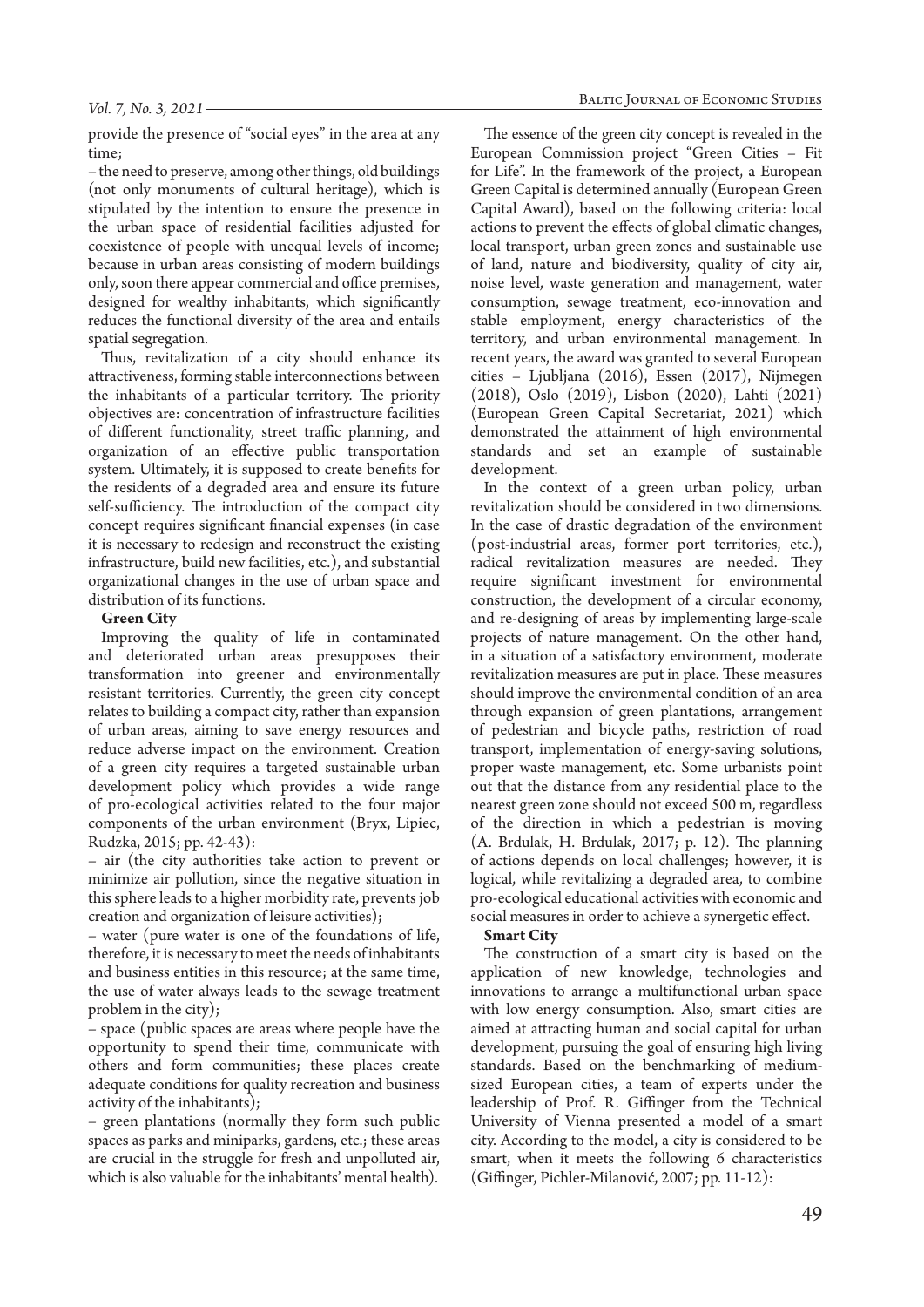– smart economy which involves innovative entrepreneurial spirit, development of industries with a high added value, a flexible labour market, and international cooperation;

– smart people who are characterized by a high level of qualification, lifelong learning, social diversity, creativity, openness and participation in public life;

– smart governance, characterized by accessibility and proper quality of public services, public participation in management decision-making, implementation of effective urban development strategies;

– smart mobility which is measured in terms of the presence of the latest information and communication infrastructure, innovative and safe transport and logistics systems;

– smart environment which consists in sustainable management of natural resources and environmental protection, modern methods of a rational natural resource use;

– smart living due to the activities of cultural institutions, quality living conditions (healthcare, security, housing), educational opportunities, tourist attractiveness of the area, and social cohesion.

The policies of urban revitalization must take into account the above elements. Ensuring the functioning of a smart city is a long-term process that requires rethinking of all spheres of the city life. When overcoming the crisis phenomena of degraded urban areas, attention should be focused on: the development of modern facilities of urban infrastructure, in particular environmentally friendly types of transport and institutions promoting business (business incubators, industrial parks, entrepreneurial zones, etc.); introduction of energy-saving technologies and the use of renewable energy sources; creation of integrated systems of public security and information networks that collect, process and analyse data and respond automatically to events; organization of public spaces with the use of information and communication technologies; extending green plantations, improvement of waste management systems; realization of other projects of environmental value. The implementation of the smart city concept through revitalization of degraded areas depends on the introduction of management innovations, and coordinated actions of all stakeholders to form an urban environment that is competitive, attractive for business and inhabitants, and capable of addressing future challenges.

#### **Creative City**

This approach to urban development is based on culture, intellectual property, and creativity. Accordingly, developed cities are characterized not only by innovations, but, above all, by the uniqueness of the environment where social capital is formed around culture and art. Therefore, the objective of urban policy is to form favourable conditions for residence, recreation, professional activities and cooperation of creative people. R. Florida (2012) believes that the "Creative Class" is a key urban resource that defines the city's competitiveness and plays the leading role in the processes of development and revival of its areas. The scientist interpreted the creative city as the living environment for the Creative Class. The creativity of cities is evidenced by availability of qualified creative workers (the Creative Class) who stimulate the development of the city and for whom the city authorities create an adequate atmosphere, promote creativity and cultural diversity. According to R. Florida, the city will be attractive to the Creative Class subject to the development of three components (the 3 Ts): Technology, Talent, and Tolerance, which are the drivers of the creative city's growth (Florida 2012).

Ch. Landry was the first to scientifically substantiate the importance of creativity and its impact on urban development. He also introduced the term of 'creative city' as a response to sharp economic and social changes that took place in cities. During the crisis of industrial cities, it is the culture industry that has been a salvation for many of them, using its specific niches, local advantages and cultural heritage. The scientist defined the features of the creative city (Landry, 2012) as follows: political will and leadership in the vision of the creative city as a living organism, taking into account the needs of the local community, the general situation and urban development trends; social diversity and access to the talent base, which positively affects the city's creative potential; organizational culture that should be trustworthy, promoting establishment of horizontal social ties and knowledge sharing; local cultural identity which is a prerequisite for civic activity, the sense of community and concern for the city environment; urban space and infrastructure which allow residents to expand their social circle; dynamics of networking which indicates the ability of the city to form partnerships, to learn and generate innovations. The formation of a creative city is closely linked to the urban space revival and development, since the creative sector is often found in abandoned and degraded city areas.

A comprehensive approach to the development of a creative environment has a great potential for urban revitalization. Its introduction requires combining a cultural policy with socio-economic measures, and spatial planning. At the same time, the crucial point for building a creative city is investment in human and social capital, the sphere of culture. In this regard, revitalization measures are directed to the formation of hard and soft infrastructure. The hard infrastructure presupposes a proper functioning of public institutions, housing facilities, street-road and engineering networks, etc., which reflect the physical characteristics of an area. The soft infrastructure consists of projects of support to talented people and creative industry enterprises (audiovisual works, tourism, sports, literature and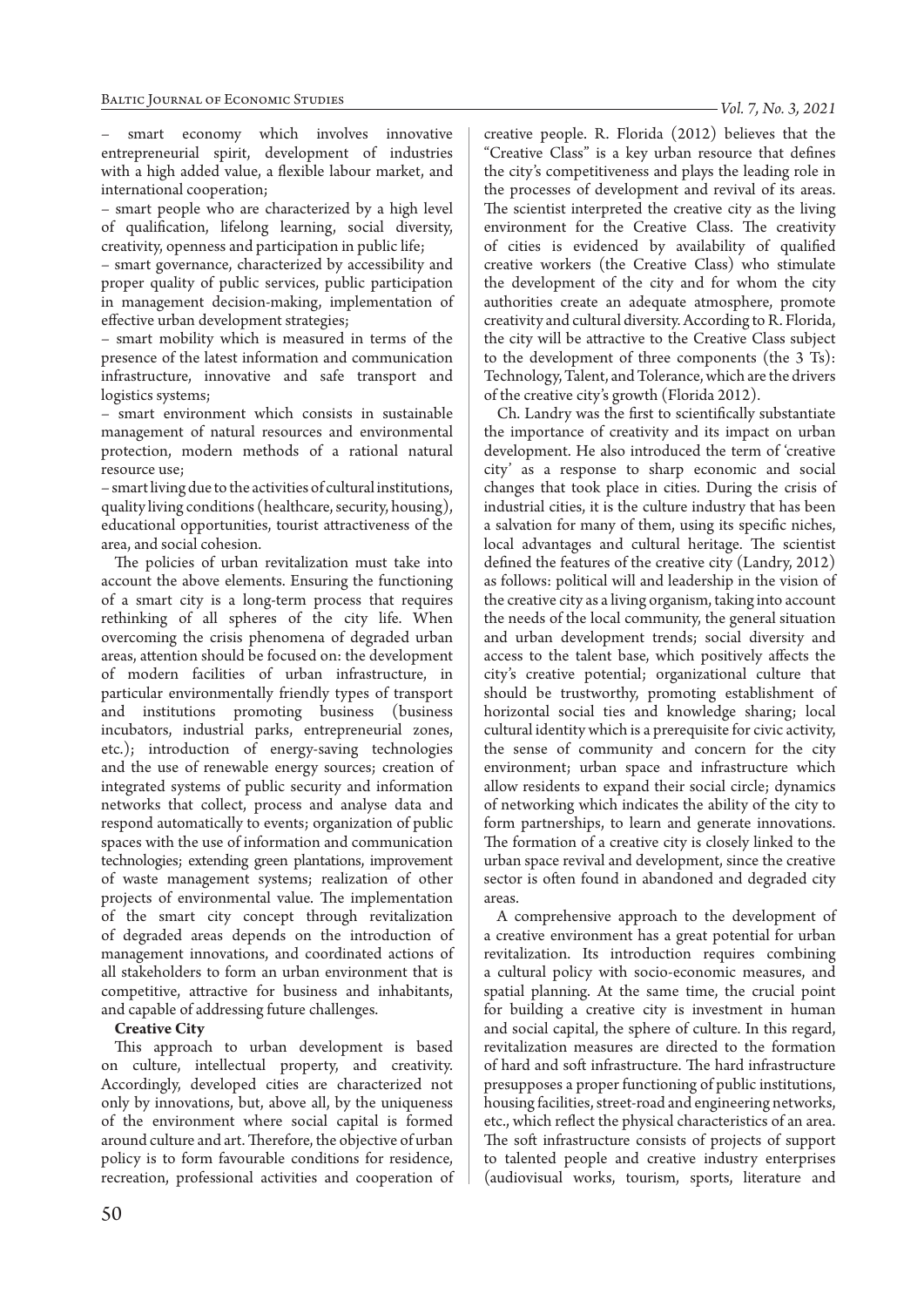publishing, cultural heritage, performative and visual art, design, programming, etc.). During revitalization, it is important to develop public creative spaces, set up platforms for cooperation and dialogue between creative people, and stimulate the emergence of creative clusters.

#### **Inclusive City**

This concept involves focusing of urban policy on all segments of the population and their needs, countering, in the first place, social exclusion. The European Commission regards exclusion as a process, during which individual members of the community are ousted to the margins of public life due to the lack of basic skills of functioning in society or education (Eurostat 2010; p. 7). This pulls them away from jobs, income, opportunities for personal development, and limits their social interrelations. However, the urban inclusion need should not be considered from a social perspective alone. In terms of monetary income and employment, inclusion is an economic problem, and it is materially unsecured people who need support to fully participate in the economic life of an inclusive city. In case inclusion centres around access to natural resources, it is possible to distinguish its wider environmental interpretation. In addition, when religious, gender, cultural or age aspects are considered, inclusion acquires social and moral characteristics. In its turn, political inclusion is indicative of participation of all population groups in public and management processes of the inclusive city (Antiroiko, de Jong 2020; p. 16). However, inclusion should not be limited solely to disadvantaged or marginalized groups; it should include other social layers which are usually not taken into account when developing urban policies (e.g., students of local educational institutions, families with children, older people).

In accordance with the urban revitalization priorities, multidimensional urban inclusion is not a mere prerequisite for justice, availability and quality of public services, and well-being for all the inhabitants, but also an opportunity to find untapped local potential for territorial development. Thus, it is necessary to support the unemployed and socially excluded population groups through arrangement of various professional development activities, social integration events, motivation and psychological assistance. Improvement of the living environment and accessibility of public spaces (including elimination of barriers that complicate the movement of persons with disabilities), stimulating the growth of the local economy, ensuring safety in a degraded area, development of public transport can enhance urban inclusion, improving the interaction among the inhabitants and business entities. On the other hand, the expansion of the inclusive city can be associated with the projects of support to small business within various communities (in the first instance, ethnic groups, students, people of pre-retirement and

retirement age, young parents), crowd funding of public projects or business ideas of freelancers. In summation, revitalization activities of inclusive cities should be directed to all categories of inhabitants of degraded areas, including their involvement in public life and motivation to self-organization and cooperation.

#### **Cittaslow**

The concept relates to small cities that seek to provide their inhabitants with quality living in harmony with nature, the environment, and local cultural traditions. The Cittaslow movement aims to preserve the unique nature of every city, develop the internal potential of territories based on local identity. Due to a slowdown in the intensity of urban life, a friendly atmosphere in the city is formed as an alternative to the urbanized environments of large cities where a fast rhythm of life does not allow people to enjoy their lives. In order to become a member of the International Network of Cities of the Good Life Cittaslow (Cittaslow International head office 2021; Jang, Jung 2015), it is necessary to develop the following areas of urban policy: protection of the environment by providing green spaces and introducing renewable energy sources; maintenance of the monuments of historical and cultural heritage and their aesthetic renewal; establishing conditions for sustainable urban mobility that meets the needs of individuals and businesses; organization of recreation of the inhabitants and building of the appropriate infrastructure; facilitating the development of local tourism and hospitality industry; promoting local products, including the support for organic agriculture, traditional crafts and cuisine; raising general and pro-ecological awareness of the inhabitants; strengthening social cohesion and partnership.

This concept can show along which lines degraded urban areas should be revitalized, with a focus on the quality of life of the inhabitants and the creation of preconditions for sustainable urban development. Also, its major preoccupations are the authenticity of local landscapes, traditions, healthy foods, peace and quiet, closeness to nature, self-employment, and leisure. The bottom line is that cities should be concerned about local identity and enhance its significance in their policies.

Therefore, urban revitalization programmes rely on local marketing strategies, fostering the uniqueness of a particular area. The city inhabitants become active participants in urban changes, because the slowed pace of life implies, first of all, an abundance of measures that promote personal fulfillment and formation of social capital (educational and cultural programmes; support of traditional crafts, folk art and trades, etc.). These activities contribute to the development of tourism, oriented to acquaintance with local culture and traditions. However, without incentives for a sustainable growth of the local economy and infrastructure, it is impossible to ensure continuity of development, cultural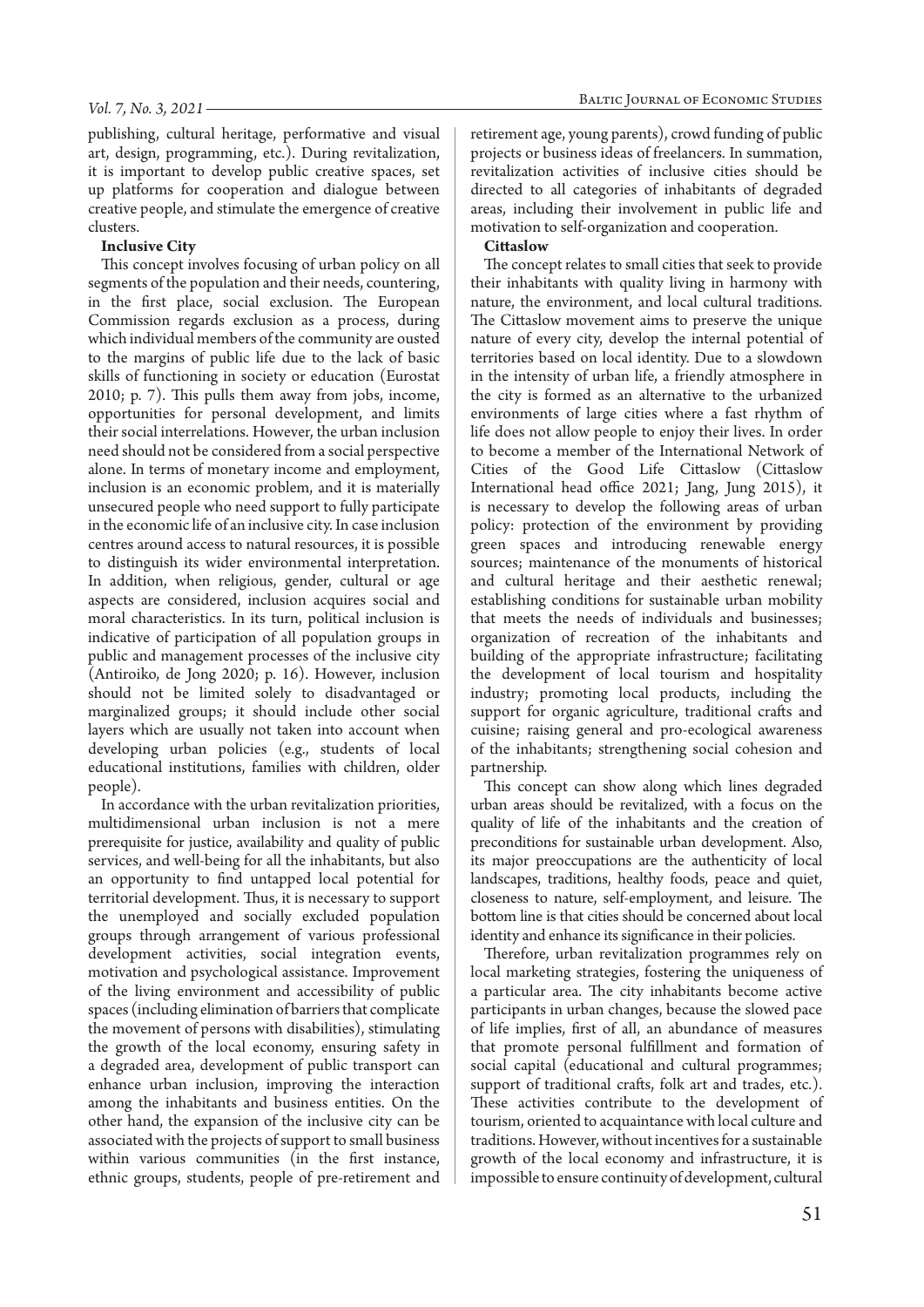diversity, and maintaining distinctive character of areas. Combining within the revitalization programmes of cultural, economic, spatial and other projects is supposed result in a decline in the unemployment rate and a decreased migration of people to large cities. Especially since the renewal of degraded urban areas is to serve the purposes of social cohesion, promotion of values, educational development, and maintaining a balance between traditions and innovations.

### **Happy City**

According to this concept, the main benchmark of urban development is the city inhabitants' subjective sense of happiness, their satisfaction with what is happening to them in the city. Therefore, urban policies should be concerned about the positive psycho-emotional state and moral conscience of the city inhabitants. Happy cities are also centres of creativity, innovation and social entrepreneurship. Ch. Montgomery (Montgomery 2013; p. 48) notes that a modern city is to make its inhabitants happy through an inspirational environment of empathy and cooperation. To that end, in his opinion, after satisfaction of basic human needs in food, housing and safety, it should:

– seek to maximize the enjoyment and minimize the hardships of the inhabitants, and take care of their health;

– give the inhabitants a real freedom to live, move around, and build their lives as they want;

– form the inhabitants' resistance to all types of economic and environmental shocks;

– be fair in distribution of space, public services, mobility opportunities, entertainment, as well as challenges and charges (e.g., parking fees);

– create conditions for building and strengthening all types of interpersonal relations (friendship, family, professional activity, leisure) which give meaning to the inhabitants' lives.

The pursuit of happiness under the conditions of degraded areas revitalization demands from the city authorities a continuous monitoring of the needs of various social groups (existing and desirable), researching the inhabitants' level of satisfaction with the quality of their lives and their sense of happiness. At the same time, this requires to develop a system of measurement and quantitative assessment of social and individual happiness in a particular urban area in crisis. Due to a detailed diagnostics of misfortune causes, it is possible to design revitalization measures which can better meet the inhabitants' needs. In this case, it is also important not to lose sight of the issues of the general well-being, employment, security, trust in the community, citizens' participation in city management, etc.

The revival of areas on the basis of the happy city concept must ensure both the implementation of the principles of sustainable territorial development, and the formation of networks and emotional ties in the community. Public spaces should play a leading role in establishing intercultural and inter-generation *Vol. 7, No. 3, 2021*

communications. They should be: innovative (amusement and recreation parks equipped with modern installations, access to Wi-Fi, and comfortable street furniture); stimulating intellectually (knowledge centres, libraries, and open-air theatres); eagerly sought (sports and children's play areas, courtyards, pet playgrounds). Their functioning should be complemented with all sorts of activities (street performances, concerts, picnics, open debates) designed for the inhabitants of all ages (from children to the elderly), professions, and economic status. In addition, it is worthwhile to form an ecologically friendly environment with provision of quality public services in various spheres of human life. In this regard, educational activities that form an atmosphere of mutual respect and empathy in the city are of special importance.

## **Learning City**

This concept is premised on the assumption that continuous education of inhabitants lays the basis for sustainable development of areas. Under knowledge economy, citizens who use extensive opportunities of lifelong learning, constantly develop their professional, social and other competencies, are more successful and better prepared for changes in the urban environment. Consequently, it is expedient for the city authorities to organize, in partnership with all stakeholders, an effective system of formal and informal lifelong learning for the inhabitants, regardless of their age, and encourage them in this activity. This should be reflected in the city's strategic vision of attainment of all the Sustainable Development Goals, predominantly: 4 – provision of a quality inclusive and fair education, providing the opportunities of lifelong learning for all; 11 – ensuring inclusiveness, safety, life stability and sustainability of cities and communities.

As defined by UNESCO, a learning city uses its resources in all spheres of life effectively in order to: promote inclusive education of all levels (from basic to higher education); bring back family training and training in the community; develop professional training and inservice training; enhance the use of modern educational technologies; improve the quality of training and provide increased level of educational outcomes; favour the culture of lifelong learning (UNESCO Institute for Lifelong Learning 2017). UNESCO Global Network of Learning Cities unites the cities of the world specializing in the field of lifelong learning. The Network is intended to strengthen the capacity of cities in forming lifelong learning systems through the development of political dialogue, establishing ties, partnerships and exchange of best practices between cities. It devises tools for encouragement of activities in this field and recognition of the progress in creating learning cities (UNESCO Institute for Lifelong Learning 2021).

Degraded urban areas are faced with numerous problems caused mostly by social deprivation.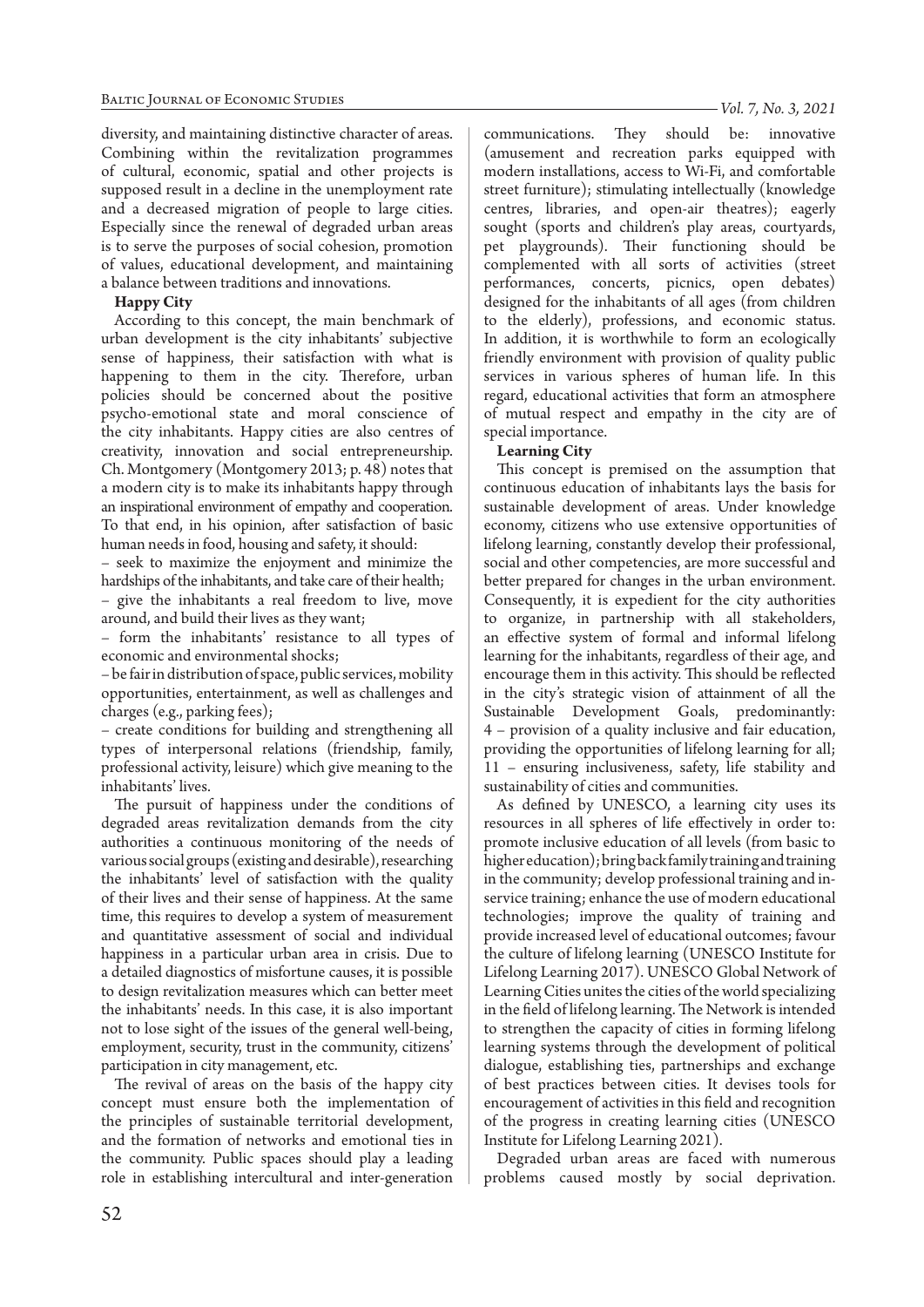#### *Vol. 7 No. 3, 2021*

#### Table 2

## **Characteristics of the elements of public urban revitalization policy in terms of the latest urban development concepts**

|    | Innovative urban        | Elements of urban revitalization policy                                                |                                                        |                                                                                                                                        |                                                            |
|----|-------------------------|----------------------------------------------------------------------------------------|--------------------------------------------------------|----------------------------------------------------------------------------------------------------------------------------------------|------------------------------------------------------------|
| #  | development<br>concepts | Concern of the policy                                                                  | Policy objective<br>as regards people                  | Policy focal points                                                                                                                    | Predominant<br>indicators                                  |
| 1. | Compact City            | Organization of a compact<br>multifunctional environment                               | people in a comfortable<br>environment                 | providing high density of housing<br>in an area; quality and affordable<br>public services                                             | standards<br>and quality of life                           |
| 2. | Green City              | Formation of an ecologically-<br>friendly environment<br>for human life and activities | well-off and healthy<br>people                         | expansion of green plantations,<br>creation of pedestrian and cycling<br>paths, pro-ecological educational<br>activities               | quality of life,<br>environmental<br>condition             |
| 3. | Smart City              | Arrangement of urban<br>space, applying modern<br>technologies and innovations         | people in a comfortable<br>environment                 | priming of innovative economy<br>and stable mobility; security<br>management; rational use of<br>resources                             | standards and<br>quality of life,<br>safety level          |
| 4. | Creative City           | Establishing conditions<br>for life, activity and<br>cooperation of creative<br>people | creative people                                        | development of public spaces<br>for creativity; support of talented<br>people and creative industry<br>entities                        | quality of life,<br>level of tolerance<br>in the community |
| 5. | <b>Inclusive City</b>   | Providing a full-fledged<br>multidimensional inclusion<br>of all the inhabitants       | people in an environment<br>of accessible public goods | counteraction to social exclusion,<br>ensuring availability of public<br>services and spaces, participative<br>measures                | quality of life,<br>level of social<br>inclusion           |
| 6. | Cittaslow               | Realization of an area's<br>internal potential based<br>on local identity              | satisfied, calm people                                 | support for local culture<br>and traditions; promotion<br>of healthy eating, tourism,<br>and hospitality industry                      | quality of life,<br>level of trust.<br>social cohesion     |
| 7. | Happy City              | Increasing the level of public<br>and individual happiness                             | happy people                                           | organization of activities<br>and public spaces; promoting<br>formation of networks<br>and emotional ties;<br>environmental protection | level of happiness,<br>empathy in the<br>community         |
| 8. | Learning City           | Promoting the culture<br>of lifelong learning<br>for all the inhabitants               | learning people                                        | development of educational<br>infrastructure; ensuring<br>high-quality lifelong learning<br>of children and adults                     | quality of life,<br>level of education                     |

*Source: author's development*

The driving force of urban revitalization is a desire to improve human capital of an area, enriching the inhabitants with new knowledge and developing their qualifications and skills. City authorities, educational and scientific organizations, business entities all have a stake in this. Building the infrastructure for educational services based on modern technologies is an important task of degraded areas revitalization. Essentially, the learning city concept is closely linked to other urban development concepts that were considered in this work, for it substantiates an approach to solving the tasks of forming a green, smart, creative, inclusive urban environment. In turn, it actualizes measures intended to expand access to quality education for children and adults; to facilitate the transformation of municipal and private institutions into learning organizations; to establish partnerships

with local employers aimed at professional training and retraining of inhabitants, organization of inservice training; to use the existing infrastructure facilities as educational spaces (libraries, cultural centres, museums) for residents of all generations; to introduce modern information and communication technologies in the educational process (educational online platforms, informal educational networks, digital literacy programmes); to realize educational initiatives as for a number of socially important issues (healthy lifestyle, waste management, rights and obligations of road users, gender equality, intercultural tolerance, etc.); to create incentives and opportunities for the inhabitants' active participation in public life of the city. These measures, being incorporated into urban revitalization programmes, will give them a more integral nature.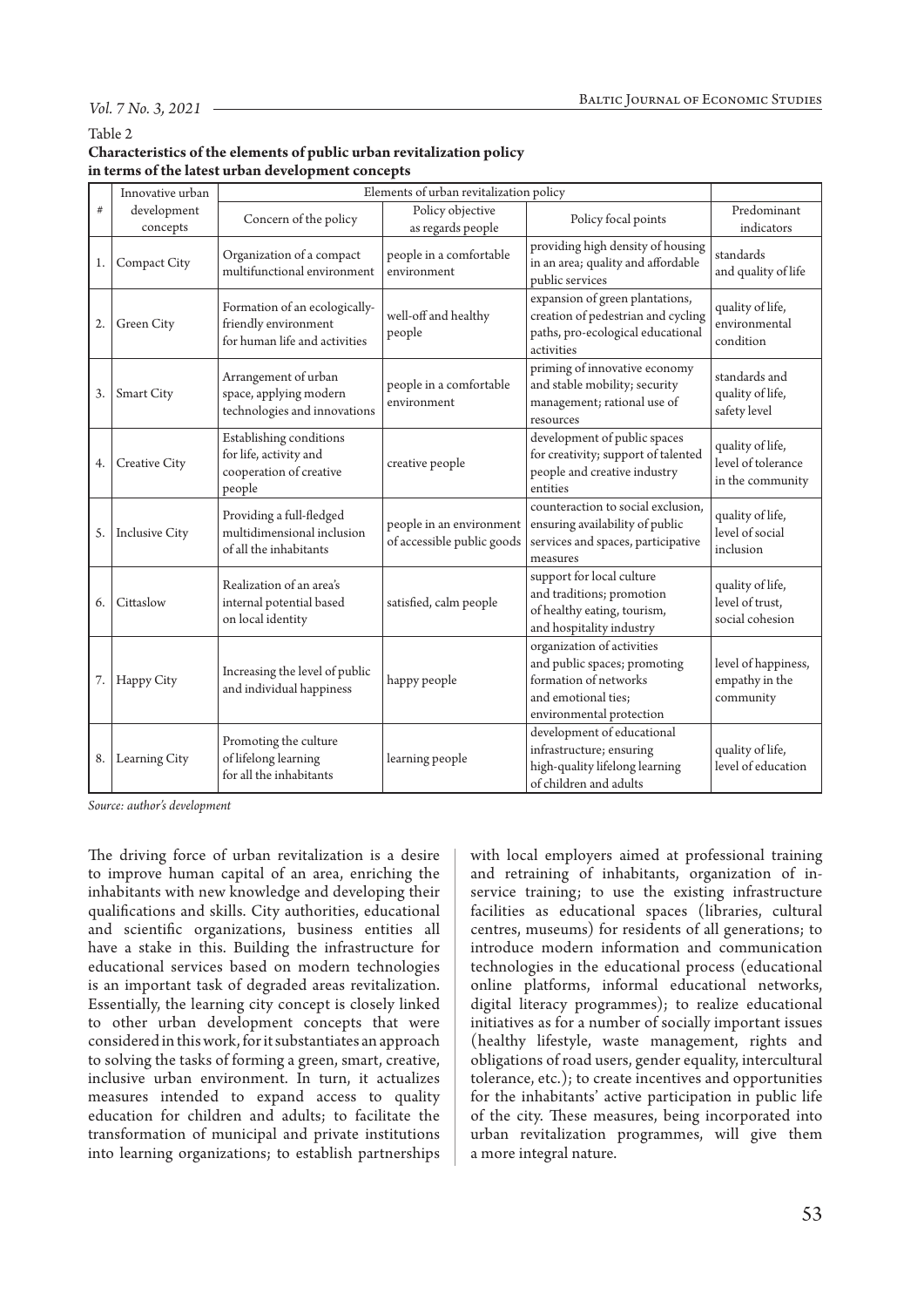### **4. Conclusions**

Summarizing the impact of the chosen urban development concepts on the policy of urban revitalization, it is expedient to consider how each policy addresses various problems of life support, and to formulate its purpose as regards the inhabitants (Table 2). Programme solutions must be individualized depending on the local specifics and state of economic, physical, human and other potentials of the city.

The core of the modern urban revitalization policy should comprise people-oriented programmes of sustainable renewal of areas, aimed to form an urban environment which is: multifunctional, with places of residence, work, and recreation placed close to one another (Compact City); environmentally friendly as a result of expanding green plantations, sustainable nature management, pro-ecological educational measures (Green City); available to all inhabitants without exception (Inclusive City); comfortable due to the introduction of innovations and modern technologies (Smart City); harmonious with nature,

surrounding environment, and local traditions (Cittaslow); favourable for the life of creative people (Creative City); and providing a comprehensive lifelong learning (Learning City). At the same time, it is important to seek to ensure a happy life to the inhabitants (Happy City), which requires, among other things, support for networks and emotional ties within the community.

In view of the above considerations, the developers of urban revitalization policies are faced with a complicated problem of choosing specific spheres, on which it is appropriate to focus to achieve a quality urban revitalization. It is important to act in such a way as to cover all the dimensions of sustainable development (economic, social, cultural, environmental) and extend the obtained results to the entire city. Within the limits of the obtained results, it is possible to outline the prospects of further research in the direction of comprehensive innovative practices of urban revitalization, the conditions and challenges of their application in other cities.

# **References:**

Akotia, J., & Opoku, A. (2018). Sustainable regeneration project delivery in UK: a qualitative analysis of practitioners' engagement. *Journal of Facilities Management,* vol. 16(1), pp. 87–100.

Anttiroiko, A. V., & de Jong, M. (2020). The Inclusive City: the theory and practice of creating shared urban prosperity. Cham: Springer International Publishing, 127 p.

Boussaa, D. (2018). Urban regeneration and the search for identity in historic cities. *Sustainability,* vol. 10(1), pp. 1–16.

Brdulak, A., & Brdulak, H. (Eds.). (2017). Happy City – how to plan and create the best livable area for the people. Cham: Springer International Publishing, 332 p.

Bryx, M., Lipiec, J., & Rudzka, I. (2015). Green urban regeneration projects. Warsaw: CeDeWu, 126 p.

Cittaslow International head office (2021). Cittaslow. International network of cities where living is good. Available at: https://www.cittaslow.org.

European Green Capital Secretariat (2021). Winning Cities. European Green Capitals Available at: https://ec.europa.eu/environment/europeangreencapital/winning-cities.

Eurostat (2010). Combating poverty and social exclusion: a statistical portrait of the European Union 2010. Luxembourg: Publications Office of the European Union, 111 p.

Florida, R. (2012). The rise of the creative class. Revisited. New York: Basic Books, 483 p.

Garcia-Fuentes, M. A., Quijano, A., de Torre, C., Garcia, R., Compere, P., Degard, C., & Tome, I. (2017). European cities characterization as basis towards the replication of a smart and sustainable urban regeneration model. *Energy Procedia,* vol. 111, pp. 836–845.

Giffinger, R., & Pichler-Milanović, N. (2007). Smart cities: Ranking of European medium-sized cities. Available at: http://www.smart-cities.eu/download/smart\_cities\_final\_report.pdf

Jacobs, J. (2016). The death and life of great American cities. Reissue ed. New York: Vintage, 462 p.

Jang, H. J., & Jung, T. (2015). Go slow and curvy: Understanding the philosophy of the Cittaslow slowcity phenomenon. Cham: Springer International Publishing, 176 p.

Jaszczak, A., Kristianova, K., Pochodyła, E., Kazak, J. K., & Młynarczyk, K. (2021). Revitalization of public spaces in Cittaslow towns: recent urban redevelopment in Central Europe. *Sustainability,* vol. 13(5), pp. 1–24.

Korkmaz, C., & Balaban, O. (2020). Sustainability of urban regeneration in Turkey: Assessing the performance of the North Ankara urban regeneration project. *Habitat International,* vol. 95, pp. 1–14.

Kusiak, J. (2019) Revitalizing urban revitalization in Poland: towards a new agenda for research and practice. *Urban Development Issues,* vol. 63, pp. 17–23.

Landry, C. (2012). The creative city: A toolkit for urban innovators. 2nd ed. London: Earthscan, 350 p.

Lehmann, S. (2019). Urban regeneration. A manifesto for transforming UK cities in the age of climate change. London: Palgrave Macmillan, 229 p.

Montgomery, C. (2013). Happy city: Transforming our lives through urban design. London: Macmillan, 359 p.